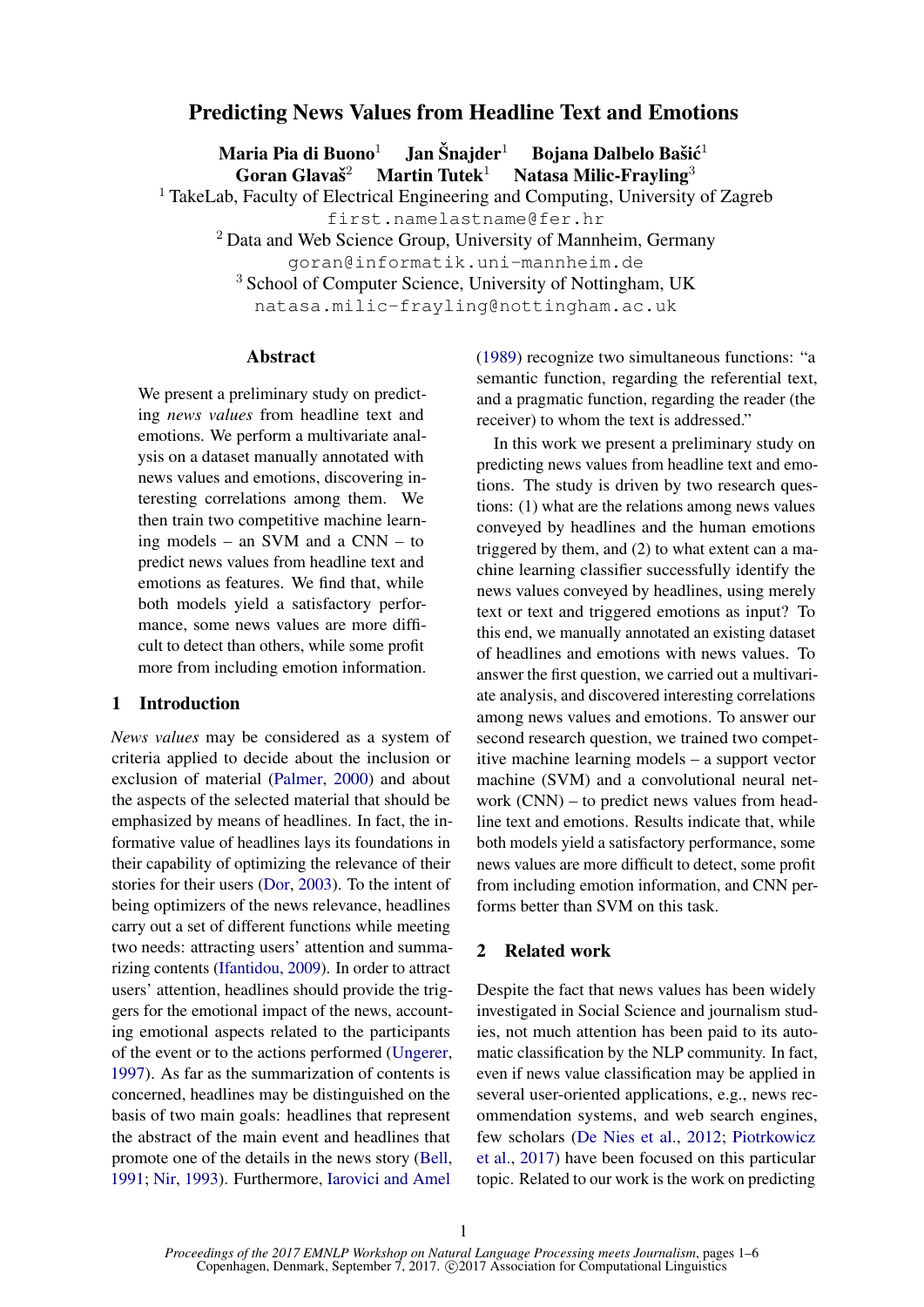emotions in news articles and headlines, which has been investigated from different perspectives and by means of different techniques. Strapparava and Mihalcea (2008) describe an experiment devoted to analyze emotion in news headlines, focusing on six basic emotions and proposing knowledgebased and corpus-based approaches. Kozareva et al. (2007) extract part of speech (POS) from headlines in order to create different bag of words pairs with six emotions and compute for each pair the Mutual Information Score. Balahur et al. (2013) test the relative suitability of various sentiment dictionaries in order to separate positive or negative opinion from good or bad news. Ye et al. (2012) deal with the prediction of emotions in news from readers' perspective, based on a multi-label classification. Another strand of research more generally related to our work is short text classification. Short text classification is technically challanging due to the sparsity of features. Most work in this area has focused on classification of microblog messages (Sriram et al., 2010; Dilrukshi et al., 2013; Go et al., 2009; Chen et al., 2011).

#### 3 Dataset

As a starting point, we adopt the dataset proposed for the SemEval-2007 Task 14 (Strapparava and Mihalcea, 2007). The dataset consists of 1250 headlines extracted from major newspapers such as New York Times, CNN, BBC News, and Google News. Each headline has been manually annotated for valence and six emotions (Anger, Disgust, Fear, Joy, Sadness, and Surprise) on a scale from 0 to 100. In this work, we use only the emotion labels, and not the valence labels.

News values. On top of the emotion annotations, we added an additional layer of news value labels. Our starting point for the annotation was the news values classification scheme proposed by Harcup and O'Neill (2016). This study proposes a set of fifteen values, corresponding to a set of requirements that news stories have to satisfy to be selected for publishing. For the annotation, we decided to omit two news values whose annotation necessitates contextual information: "Audio-visuals", which signals the presence of infographics accompanying the news text, and "News organization's agenda", which refers to stories related to the news organization's own agenda. This resulted in a set of 13 news value labels.

|               | <b>JAA</b> |       | IAA (adj) |       |         |
|---------------|------------|-------|-----------|-------|---------|
| News value    | $\kappa$   | F1    | $\kappa$  | F1    | Support |
| Bad news      | 0.47       | 0.526 | 0.72      | 0.744 | 85      |
| Celebrity     | 0.51       | 0.545 | 0.74      | 0.761 | 82      |
| Conflict      | 0.19       | 0.245 | 0.52      | 0.564 | 86      |
| Drama         | 0.25       | 0.383 | 0.58      | 0.663 | 178     |
| Entertainment | 0.53       | 0.684 | 0.76      | 0.843 | 351     |
| Follow-up     | 0.10       | 0.129 | 0.43      | 0.451 | 29      |
| Good news     | 0.23       | 0.268 | 0.54      | 0.563 | 65      |
| Magnitude     | 0.08       | 0.121 | 0.34      | 0.371 | 45      |
| Shareability  | 0.05       | 0.101 | 0.29      | 0.335 | 130     |
| Surprise      | 0.06       | 0.102 | 0.38      | 0.409 | 43      |
| Power elite   | 0.36       | 0.472 | 0.66      | 0.718 | 166     |

Table 1: Original and adjudicated interannotator agreement (Cohen's  $\kappa$  and F1-macro scores) and counts for each news value (agreement scores averaged over three annotator pairs and four annotator groups; moderate/substantial  $\kappa$  agreement shown in bold).

Annotation task. We asked four annotators to independently label the dataset. The annotators were provided short guidelines and a description of the news values. We first ran a calibration round on a set of 120 headlines. After calculating the inter-annotator agreement (IAA), we decided to run a second round of calibration, providing further information about some labels conceived as more ambiguous by the annotators (e.g., "Bad news" vs. "Drama" vs. "Conflict" and "Celebrity" vs. "Power elite"). For the final annotation round, we arranged the annotators into four distinct groups of three, so that each headline would be annotated by three annotators. The annotation was done on 798 headlines using 13 labels. Annotation analysis revealed that two of these labels "Exclusivity" and "Relevance", have been used in a marginal number of cases so we decide to omit these labels from the final dataset.

Table 1 show the Cohen's κ and F1-macro IAA agreement scores for the 11 news value labels. We observe a moderate agreement of  $\kappa \geq 0.4$  (Landis and Koch, 1977) only for the "Bad news", "Celebrity", and "Entertainment" news values, suggesting that recognizing news values from headlines is a difficult task even for humans. To obtain the final dataset, we adjudicated the annotations of the three annotators my a majority vote. The adjudicated IAA is moderate/substantial, except for "Magnitude", "Shareability", and "Surprise".

Factor analysis. As a preliminary investigation of the relations among news values and emotions in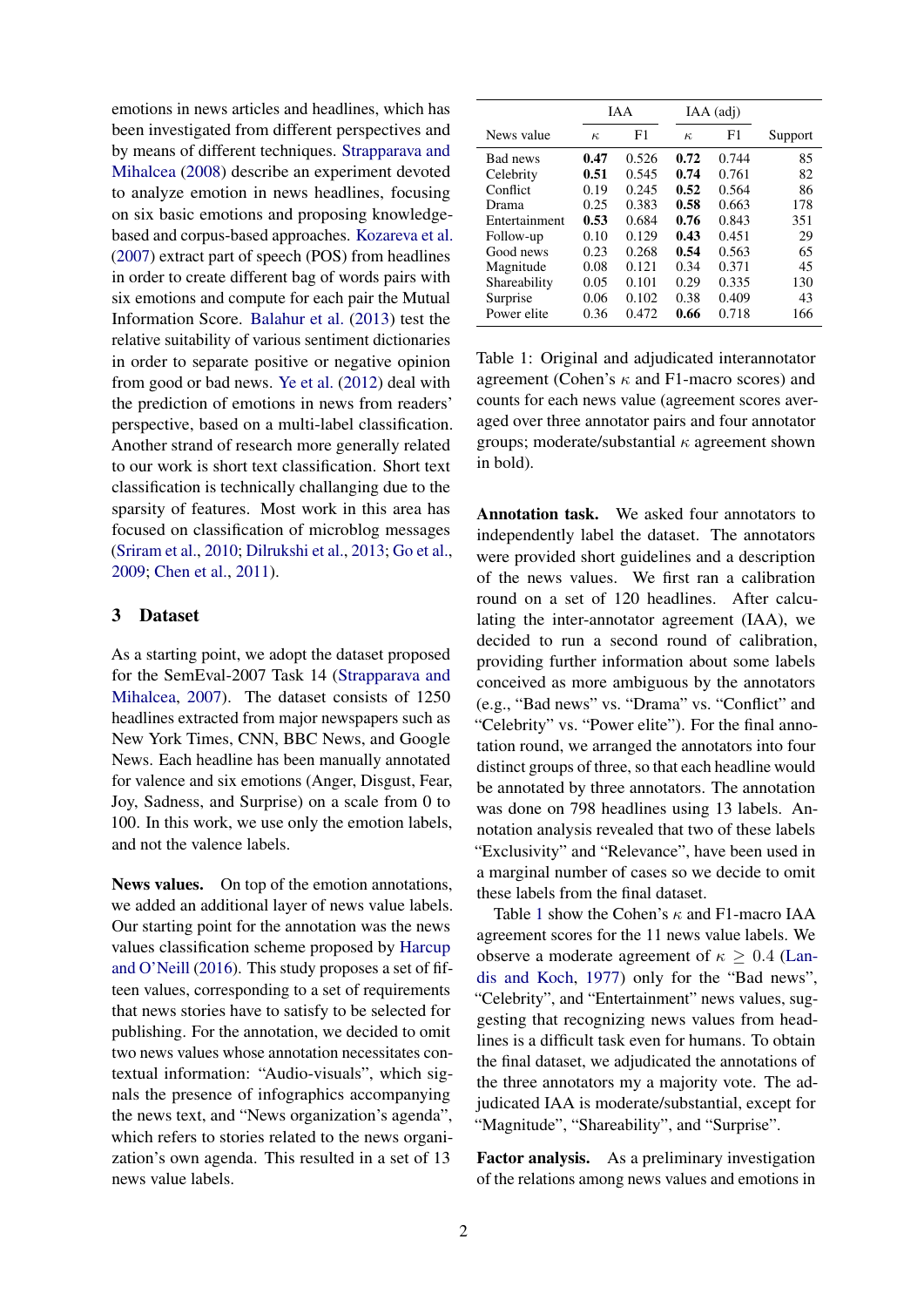

Figure 1: A dendrogram of the correlations among factor loadings for news values and emotions. (Emotions are shown in caps.)

headlines, we carry out a multivariate data analysis using factor analysis (FA) (Hair et al., 1998). The main goal of FA is to measure the presence of underlying constructs, i.e., factors, which in our case represent the correlation among emotions and news values, and their factor loading magnitudes. The use of FA is justified here because (1) we deal with cardinal (news values) and ordinal (emotions) variables and (2) the data exhibits a substantial degree of multicollinearity. We applied varimax, an orthogonal factor rotation used to obtain a simplified factor structure that maximizes the variance. We then inspected the eigenvalue scree plot and chose to use seven factors whose values were larger than 1 as to reduce the number of variables without loosing relevant information. To visualize the factor structure and relations among news values and emotions, we performed a hierarchical cluster analysis, using complete linkage with one minus Pearson's correlation coefficient as the distance measure.

Fig. 1 shows the resulting dendrogram. We can identify three groups of news values and emotions. The first group contains the negative emotions related to "Conflict" and "Bad news", and the rather distant "Power elite". The second group contains only news values, namely "Drama", "Celebrity", and "Follow up". The last group is formed by two positive emotions, joy and surprise, which are the kernels of two sub-groups: joy is related to "Good news", "Shareability" and, to a lesser extent, to "Magnitude", while surprise emotions relates to "Entertainment" and "Surprise" news values.

## 4 Models

We consider two classification algorithms in this study: a support vector machine (SVM) and the CNN. The two algorithms are known for their efficiency in text classification tasks (Joachims, 1998; Kim, 2014; Severyn and Moschitti, 2015). We frame the problem of news values classification as a multilabel task, and train one binary classifier for each news value, using headlines labeled with that news value as positive instances and all other as negative instances.

Features. We use the same feature sets for both SVM and CNN. As textual features, we use the pretrained Google News word embeddings, obtained by training the skip-gram model with negative sampling (Mikolov et al., 2013). For emotion features, we used the six ground-truth emotion labels from the SemEval-2007 dataset, standardized to zero mean and unit variance.

SVM. An SVM (Cortes and Vapnik, 1995) is a powerful discriminate model trained to maximize the separation margin between instances of two classes in feature space. We follow the common practice of assuming additive compositionality of the word embeddings and represent each headline as one 300-dimensional vector by averaging the individual word embeddings of its constituent words, whereby we discard the words not present in the dictionary. Note that this representation is not sensitive to word order. We use the SVM implementation from scikit-learn (Pedregosa et al., 2011), which in turn is based on LIBSVM (Chang and Lin, 2011). To maximize the efficiency of the model, we use the RBF kernel and rely on nested  $5\times5$ cross-validation for hyperparameter optimization, with  $C \in \{1, 10, 100\}$  and  $\gamma \in \{0.01, 0.1\}$ .

CNN. A CNN (LeCun and Bengio, 1998) is a feed-forward neural network consisting of one or more convolutional layers, each consisting of a number of filters (parameter matrices). Convolutions between filters and slices of the input embedding matrix aim to capture informative local sequences (e.g., word 3-grams). Each convolutional layer is followed by a pooling layer, which retains only the largest convolutional scores from each filter. A CNN thus offers one important advantage over SVM, in that it can detect indicative word sequences – a capacity that might be crucial when classifying short texts such as news headlines.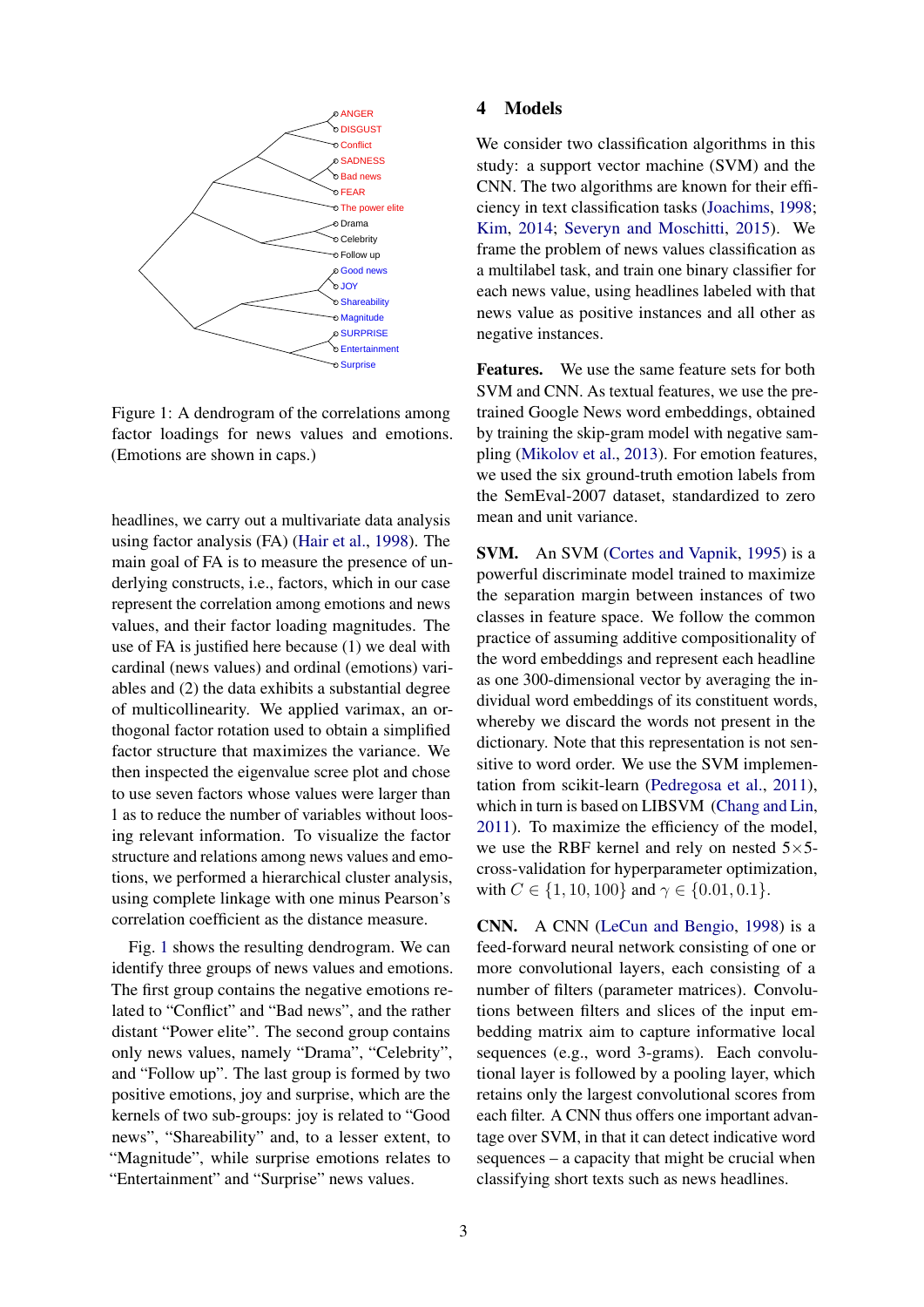|               | <b>SVM</b> |          | <b>CNN</b>     |                |
|---------------|------------|----------|----------------|----------------|
| News value    | Т          | $T + E$  | Т              | $T + E$        |
| Bad news      | 0.652      | $0.763*$ | $0.778\dagger$ | $0.848*$       |
| Celebrity     | 0.553      | 0.534    | 0.496          | 0.526          |
| Conflict      | 0.526      | 0.487    | $0.654\dagger$ | $0.659 +$      |
| Drama         | 0.636      | 0.637    | 0.668          | 0.681          |
| Entertainment | 0.832      | $0.783*$ | 0.803          | $0.841*$       |
| Good news     | 0.414      | 0.513    | 0.509          | 0.578          |
| Magnitude     | 0.299      | $0.515*$ | 0.438          | 0.507          |
| Power elite   | 0.596      | 0.570    | $0.695\dagger$ | $0.700 +$      |
| Shareability  | 0.309      | 0.318    | $0.427 +$      | $0.425\dagger$ |

Table 2: F1-scores of SVM and CNN news values classifiers using text ("T") or text and emotions ("T+E") as features. Best result for each news value are shown in bold. "\*" denotes a statistically significant difference between feature sets "T" and "T+E" for the same classifier, and "†" a statistically significant difference between SVM and CNN classifiers with the same features ( $p < 0.05$ , two-tailed permutation test).

In our experiments, we trained CNNs with a single convolutional and pooling layer. We used 64 filters, optimized filter size  $({3,4,5})$  using nested cross-validation, and performed top- $k$  pooling with  $k = 2$ . For training, we used the RMSProp algorithm (Tieleman and Hinton, 2012).

In addition to the vanilla CNN model that uses only the textual representation of a headline, we experimented with a model that additionally uses emotion labels as features. For each headline, the emotion labels are concatenated to the latent CNN features (i.e., output of the top- $k$  pooling layer) and fed to the output layer of the network. Let  $x_T^{(i)}$ T be the latent CNN vector of the  $i$ -th headline text, and  $\mathbf{x}_E^{(i)}$  $\mathcal{L}_{E}^{(t)}$  the corresponding vector of emotion labels. The output vector  $y^{(i)}$ , a probability distribution over labels, is then computed as:

$$
\mathbf{y}^{(i)} = \textit{softmax}\big(\mathbf{W} \cdot [\mathbf{x}_T^{(i)}; \mathbf{x}_E^{(i)}] + \mathbf{b}\big)
$$

where W and b are the weight matrix and the bias vector of the output layer.

## 5 Evaluation

Table 2 shows the F1-scores of the SVM and CNN news values classifiers, trained with textual features ("T") or both textual and emotion features ("T+E"). We report the results for nine out of 11 news values from Table 1; the two omitted labels are "Follow-up" and "Surprise", for which the number of instances was too low to successfully train the models. Models for the remaining nine news values were trained successfully and outperform a random baseline (the differences are significant at p<0.001; two-sided permutation test (Yeh, 2000)).

We can make three main observations. First, there is a considerable variance in performance across the news values: "Bad news" and "Entertainment" seems to be the easiest to predict, whereas "Shareability", "Magnitude", and "Celebrity" are more difficult. Secondly, by comparing "T" and "T+E" variants of the models, we observe that adding emotions as features improves leads to further improvements for the "Bad news" and "Entertainment" news values (differences are significant at  $p<0.05$ ) for CNN, and for SVM also for "Magnitude", but for other news values adding emotions did not improve the performance. This finding is aligned with the analysis from Fig. 1, where "Bad news" and "Entertainment" are the two news values that correlate the most with one of the emotions. Finally, by comparing between the two models, we note that CNN generally outperforms SVM: the difference is statistically significant for "Bad news", "Conflict", "Power elite", "Shareability", regardless of what features were used. This suggest that these news values might be identified by the presence of specific local word sequences.

#### 6 Conclusions and Future Work

We described a preliminary study for predicting news values using headline text and emotions. A multivariate analysis revealed a three-way grouping of news values and emotions. Experiments with predicting news values revealed that both a support vector machine (SVM) and a convolutional neural network (CNN) can outperform a random baseline. The results further indicate that some news values are more easily detectable than others, that adding emotions as features helps for news values that are highly correlated with emotions, and that CNNs ability to detect local word sequences helps in this task, probably because of the brevity of headlines.

This works opens up a number of interesting research directions. One is to study the relation between the linguistic properties of headlines and news values. Another research direction is the comparison between headlines and full-text stories as features for news value prediction. It would also be interesting to analyze how news values correlate with properties of events described in text. We intend to pursue some of this work in the near future.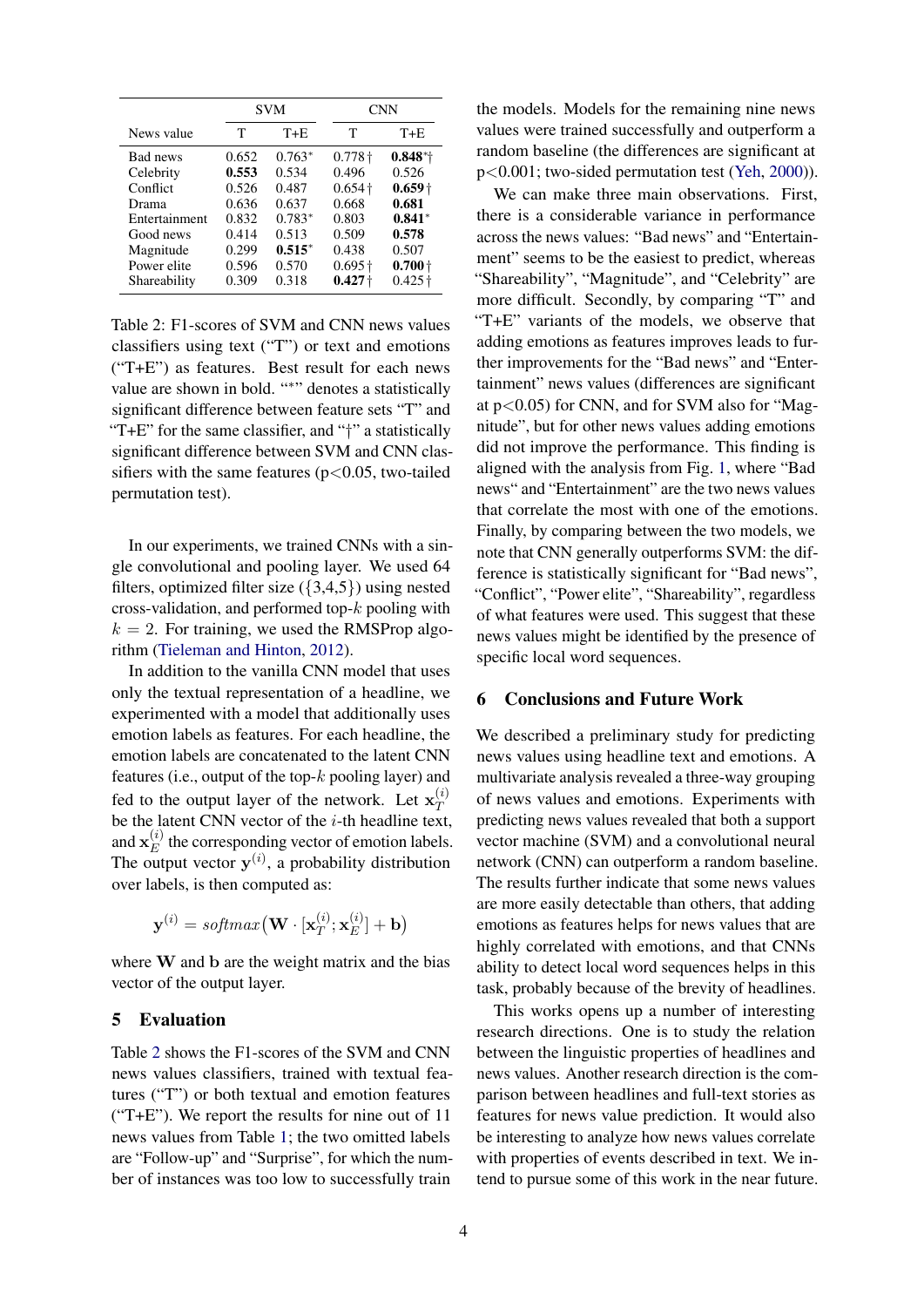#### Acknowledgments

This work has been funded by the Unity Through Knowledge Fund of the Croatian Science Foundation, under the grant 19/15: "EVEnt Retrieval Based on semantically Enriched Structures for Interactive user Tasks (EVERBEST)".

#### References

- Alexandra Balahur, Ralf Steinberger, Mijail Kabadjov, Vanni Zavarella, Erik Van Der Goot, Matina Halkia, Bruno Pouliquen, and Jenya Belyaeva. 2013. Sentiment analysis in the news. *arXiv preprint arXiv:1309.6202*.
- Allan Bell. 1991. *The language of news media*. Blackwell Oxford.
- Chih-Chung Chang and Chih-Jen Lin. 2011. LIB-SVM: A library for support vector machines. *ACM Transactions on Intelligent Systems and Technology*, 2:27:1–27:27.
- Mengen Chen, Xiaoming Jin, and Dou Shen. 2011. Short text classification improved by learning multigranularity topics. In *Twenty-Second International Joint Conference on Artificial Intelligence*.
- Corinna Cortes and Vladimir Vapnik. 1995. Supportvector networks. *Machine learning*, 20(3):273–297.
- Tom De Nies, Evelien Dheer, Sam Coppens, Davy Van Deursen, Erik Mannens, and Rik Van de Walle. 2012. Bringing newsworthiness into the 21st century. *Web of Linked Entities (WoLE) at ISWC*, 2012:106–117.
- Inoshika Dilrukshi, Kasun De Zoysa, and Amitha Caldera. 2013. Twitter news classification using svm. In *Computer Science & Education (ICCSE), 2013 8th International Conference on*, pages 287– 291. IEEE.
- Daniel Dor. 2003. On newspaper headlines as relevance optimizers. *Journal of Pragmatics*, 35(5):695–721.
- Alec Go, Richa Bhayani, and Lei Huang. 2009. Twitter sentiment classification using distant supervision. *CS224N Project Report, Stanford*, 1(12).
- Joseph F Hair, William C Black, Barry J Babin, Rolph E Anderson, Ronald L Tatham, et al. 1998. *Multivariate data analysis*, volume 5. Prentice hall Upper Saddle River, NJ.
- Tony Harcup and Deirdre O'Neill. 2016. What is news? News values revisited (again). *Journalism Studies*, pages 1–19.
- Edith Iarovici and Rodica Amel. 1989. The strategy of the headline. *Semiotica*, 77(4):441–460.
- Elly Ifantidou. 2009. Newspaper headlines and relevance: Ad hoc concepts in ad hoc contexts. *Journal of Pragmatics*, 41(4):699–720.
- Thorsten Joachims. 1998. Text categorization with support vector machines: Learning with many relevant features. *Machine learning: ECML-98*, pages 137– 142.
- Yoon Kim. 2014. Convolutional neural networks<br>for sentence classification. In *Proceedings of* for sentence classification. *the Conference on Empirical Methods in Natural Language Processing (EMNLP)*, pages 1746–1751, Doha, Qatar. Association for Computational Linguistics.
- Zornitsa Kozareva, Borja Navarro, Sonia Vázquez, and Andrés Montoyo. 2007. Ua-zbsa: a headline emotion classification through web information. In *Proceedings of the 4th international workshop on semantic evaluations*, pages 334–337. Association for Computational Linguistics.
- J Richard Landis and Gary G Koch. 1977. The measurement of observer agreement for categorical data. *biometrics*, pages 159–174.
- Yann LeCun and Yoshua Bengio. 1998. The handbook of brain theory and neural networks. chapter Convolutional Networks for Images, Speech, and Time Series, pages 255–258. MIT Press, Cambridge, MA, USA.
- Tomas Mikolov, Ilya Sutskever, Kai Chen, Greg S Corrado, and Jeff Dean. 2013. Distributed representations of words and phrases and their compositionality. In *Advances in neural information processing systems*, pages 3111–3119.
- Raphael Nir. 1993. A discourse analysis of news headlines. *Hebrew Linguistics*, 37:23–31.
- Jerry Palmer. 2000. *Spinning into control: News values and source strategies*. A&C Black.
- F. Pedregosa, G. Varoquaux, A. Gramfort, V. Michel, B. Thirion, O. Grisel, M. Blondel, P. Prettenhofer, R. Weiss, V. Dubourg, J. Vanderplas, A. Passos, D. Cournapeau, M. Brucher, M. Perrot, and E. Duchesnay. 2011. Scikit-learn: Machine learning in Python. *Journal of Machine Learning Research*, 12:2825–2830.
- Alicja Piotrkowicz, Vania Dimitrova, and Katja Markert. 2017. Automatic extraction of news values from headline text. In *Proceedings of EACL*. Association for Computational Linguistics.
- Aliaksei Severyn and Alessandro Moschitti. 2015. Twitter sentiment analysis with deep convolutional neural networks. In *Proceedings of the 38th International ACM SIGIR Conference on Research and Development in Information Retrieval*, SIGIR '15, pages 959–962, New York, NY, USA. ACM.